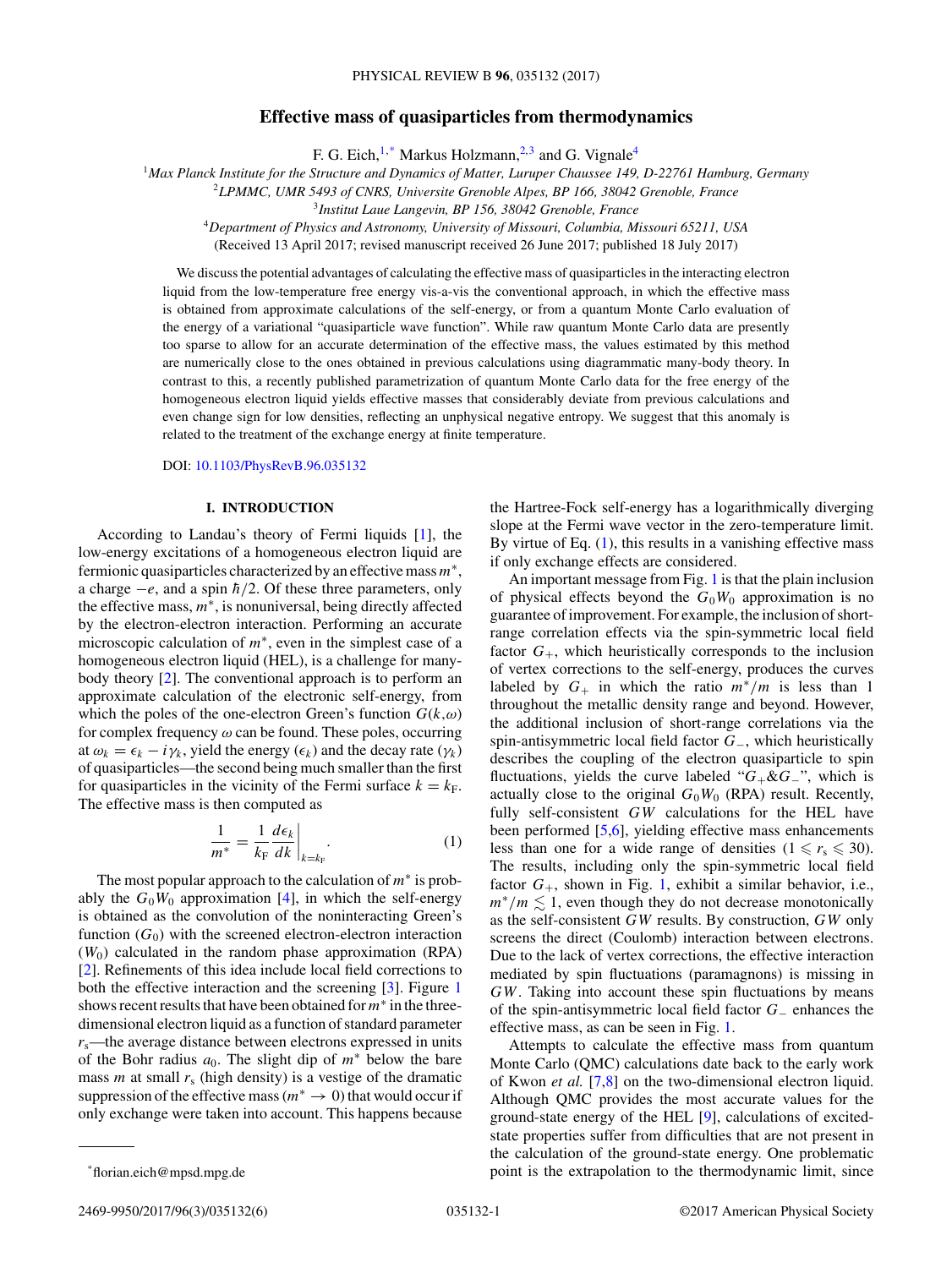<span id="page-1-0"></span>

FIG. 1. Effective mass enhancements for the three-dimensional electron liquid [\[3\]](#page-4-0). Effective masses calculated without local field factors (*G*0*W*<sup>0</sup> approximation, also known as RPA), with local field factors  $G_+$  and  $G_-(G_+\&G_-)$ , and including only the spin-symmetric local field factor  $G_{+}$ . The solid lines represent the effective mass enhancement according to Eq. [\(1\)](#page-0-0), while the dashed lines correspond to the so-called "on-shell" approximation (cf. Ref. [\[3\]](#page-4-0) for details). Figure adapted from Ref. [\[2\]](#page-4-0).

the excitations form a continuum so that energy differences at the Fermi surface are strongly affected by finite-size effects  $[10,11]$ . Furthermore, it is not clear if the QMC methodology of Refs. [\[12,13\]](#page-5-0) addressing excitation energies of small finite-sized systems away from the Fermi surface can really be related to quasiparticle energies or the bandwidth. More pointedly, QMC calculations so far attempted to calculate exact energy eigenstates of the Hamiltonian for small systems, but quasiparticles are in general not exact eigenstates of the Hamiltonian—rather they are defined as poles of the Green's function in the lower half of the complex energy plane. In particular, the finite lifetime of excitations away from the Fermi surface introduces a broadening of the quasiparticle resonance in the thermodynamic limit. Therefore, a one-to-one mapping of quasiparticle exictations, defined as the energies of the resonance peaks, to exact eigenstates of the Hamiltonian, is not guaranteed for excitations away from the Fermi surface. Calculations of the bandwidth  $[12,13]$  based on Landau's Fermi liquid theory may thus be problematic.

Indeed, although some QMC calculations have predicted values of the effective mass in good agreement with preexisting GW-like theories [\[10\]](#page-4-0), no clear consensus has emerged on these values [\[13\]](#page-5-0). The interpretation of experiments on simple metals such as Na—the closest realization of the three-dimensional HEL in nature [\[14\]](#page-5-0)—is not straightforward either due to so-called final-state effects [\[15\]](#page-5-0). Electron-phonon interaction introduces further difficulties in quantitative comparisons between theory and experiment [\[16\]](#page-5-0). The measured values of the bandwidth of sodium [\[17\]](#page-5-0) are not in good agreement with QMC predictions [\[12\]](#page-5-0).

In this paper, we propose an alternative approach, which treats ground-state and excited-state wave functions on equal footing and thus has the potential of being more accurate. The method is based on the well-known property of a Fermi liquid that its low-temperature entropy and heat capacity coincide with those of an ideal gas of Fermions of mass *m*∗. A proof of this fact from microscopic many-body theory can be found in Ref. [\[18\]](#page-5-0) (see also Ref. [\[19\]](#page-5-0)). The formal statement of this property is that the temperature dependence of the thermodynamic functions is controlled, at low temperature, by the pole of the single-particle Green's function, i.e., the quasiparticle energy. By "low" temperature, we mean  $\theta \equiv k_B T / E_F \ll 1$ , where  $E_F = \hbar k_F^2 / 2m$  is the Fermi energy determined by the Fermi wave vector,  $k_F$ , which, in turn, is given via the density, *n*, of the electron gas,  $k_F = (3\pi^2 n)^{1/3}$  $(\alpha r_s a_0)^{-1}$ . The numerical factor  $\alpha = (4/9\pi)^{1/3}$  connects the Fermi wave vector,  $k_F$ , with the Wigner-Seitz radius,  $r_s$ , in the three-dimensional electron gas. It follows that the entropy per particle of the interacting electron liquid, at low temperature, is given by

$$
s = \frac{S}{N} = \frac{m^* k_F}{3\hbar^2 n} k_B^2 T.
$$
 (2)

*m*<sup>∗</sup> is, strictly speaking, the zero-temperature quasiparticle effective mass; however, we will continue to refer to it as the effective mass, since its temperature dependence is negligible in the temperature window in which Fermi liquid theory applies. Furthermore, we can use the thermodynamic identity

$$
T\frac{\partial s}{\partial T} = \frac{\partial \epsilon}{\partial T} = c_V,
$$
 (3)

where the derivative with respect to the temperature is taken at fixed number of particles and volume ( $\epsilon$  is the internal energy per particle), to show that the entropy coincides with the heat capacity,  $c_V$ , *in the low temperature limit*. Equation  $(3)$  shows that an accurate QMC calculation of the low-temperature internal energy yields the effective mass, provided that finite-size corrections can be uniformly implemented at low temperature. The exchange-correlation entropy  $s_{\text{xc}}$ , defined as the difference between the full entropy and the noninteracting entropy  $s_0 = \frac{mk_F}{3\hbar^2 n} k_B^2 T$ , is given by

$$
s_{\rm xc} = \left(\frac{m^*}{m} - 1\right) s_0. \tag{4}
$$

Since *m*∗*/m* can be slightly less than 1 at high density (see Fig. 1), we can immediately conclude that  $s_{\text{xc}}$  (in contrast to  $s$ ) is not necessarily positive.

The question at hand is whether more accurate calculations of *m*<sup>∗</sup> using the method proposed above will confirm previous  $G_0W_0$  calculations, or will lead to significant deviations, which would indicate the onset of strong correlation effects. It must be borne in mind in this regard that the physical basis of the  $G_0W_0$  approach and its extensions is the Landau theory of Fermi liquids. Starting from the assumption that welldefined quasiparticles exist one arrives at  $G_0W_0$  by postulating an electrostatic interaction between these quasiparticles and the collective charge density fluctuations of the liquid and then using a standard unitary transformation to decouple the electrons from the collective degrees of freedom, generating the self-energy in the process [\[20,21\]](#page-5-0). Different flavors of *GW* differ in the form of the effective interaction between the quasiparticles and the collective degrees of freedom and yield quantitatively different results (some shown in Fig. 1), but all rely on the Fermi liquid assumption that one can draw a clear distinction between single-particle and collective degrees of freedom. While the paradigm seems to be valid in the traditional metallic density range  $(r_s < 6)$ , it may break down at lower density. Hence, the importance of a calculation that does not rely on Fermi liquid assumptions. A convincing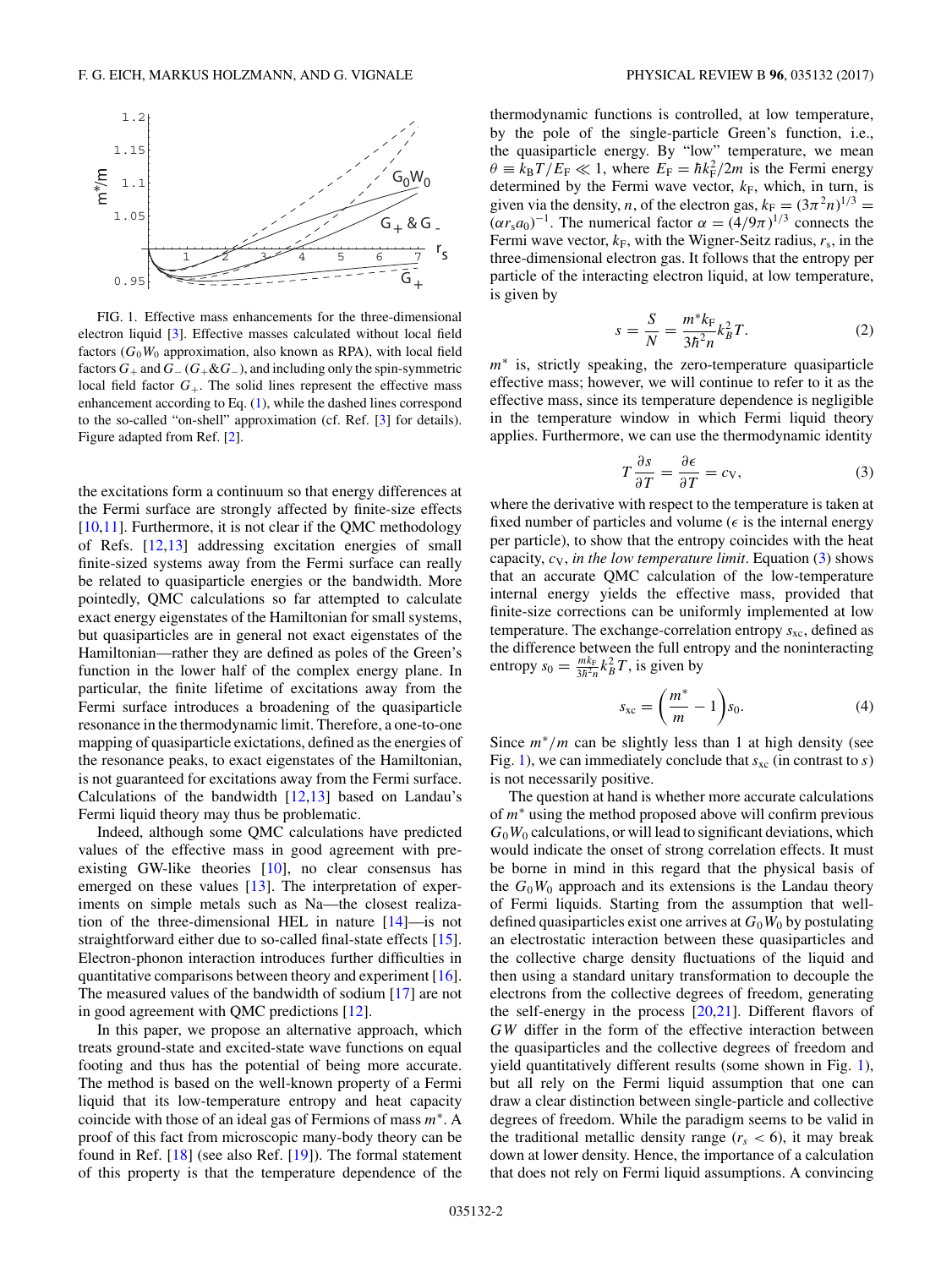<span id="page-2-0"></span>demonstration of large qualitative deviations from the  $G_0W_0$ results for the effective mass (such as an effective mass going to infinity) would probably indicate a failure of the Fermi liquid paradigm and the need to introduce new analytical methods.

## **II. ANALYSIS AND DISCUSSION**

QMC calculations of the free energy of the HEL as a function of temperature and density have been performed by Brown *et al.* [\[22,23\]](#page-5-0) and improved recently [\[24–26\]](#page-5-0). The first comprehensive parametrization of the QMC free energy, based on the results of Brown *et al.*, has been published by Karasiev *et al.* [\[27\]](#page-5-0), hereafter referred to as KSDT. Very recently its was shown [\[28\]](#page-5-0) that Ichimaru's parametrization [\[29\]](#page-5-0) of finitetemperature STLS calculations for the uniform electron gas in the following simply referred to as STLS—is a very good representation of the more recent QMC calculations presented in Refs. [\[24–26\]](#page-5-0). The basic idea behind the STLS procedure is a self-consistent determination of the spin-symmetric local field factor  $G_+$  and the static structure factor [\[30\]](#page-5-0). It has been known for some time that correlation energies obtained from the STLS structure factor are close to QMC results at zero temperature [\[2\]](#page-4-0). In the following, we obtain *m*∗*/m* in three different ways:

(1) from the raw QMC data of Brown *et al.*,

(2) using the aforementioned KSDT parametrization,

(3) employing Ichimaru's finite-temperature STLS parametrization.

To estimate the effective mass enhancement directly from the QMC data we fit—for each available density—the two data points at the lowest temperature ( $\theta = 0.0625, 0.125$ ) for the total energy to a parabola  $\epsilon_{QMC}(\theta) = C_0 + C_2\theta^2$ . Note that the lowest two temperatures presented in Ref. [\[26\]](#page-5-0) are  $\theta = 0.5, 1.0$ , which are clearly too high to extrapolate lowtemperature behavior. From this simple fit we obtain the heat capacity  $c_V = \partial_T \epsilon(T)$  and the ratio of the QMC heat capacity and the heat capacity for the noninteracting electron gas leads to a *rough estimate* for the effective mass enhancement. The black dots in Fig. 2 correspond to the estimates for the effective mass enhancement from the raw QMC data and the error bar is estimated from the error of the QMC total energies reported in Ref. [\[22\]](#page-5-0). Clearly these estimates are too "noisy" for a conclusive statement but otherwise close to 1, consistent with the  $G_0W_0$  theory. More accurate and closely spaced data for low temperatures ( $\theta$  < 10<sup>-2</sup>) with carefully controlled finitesize corrections will be needed before *m*∗*/m* can be reliably extracted using this approach.

Turning to the two parametrizations for the free energy, i.e., KSDT and STLS, we can extract the effective mass enhancement from the thermodynamic relation,

$$
s = -\frac{\partial f}{\partial T},\tag{5}
$$

where *s* is the entropy, and *f* is the free energy per particle. Provided the temperature is low enough—such that Eq. [\(2\)](#page-1-0) holds—the mass ratio *m*∗*/m* is given by the ratio of the interacting and noninteracting entropy, i.e.,  $m^*/m = s/s_0$ . To assess whether the temperature is low enough, we can alternatively compute the heat capacity [cf. Eq. [\(3\)](#page-1-0)] and extract the effective mass enhancement, *m*∗*/m*, from the ratio of the



FIG. 2. Plot depicts the effective mass enhancement computed from the raw QMC data (black dots), the KSDT parametrization of the QMC data, and the parametrization of STLS calculations at finite temperature. From the KSDT and the STLS parametrization, the effective mass enhancement is obtained in two ways: (1) from the ratio of the interacting and noninteracting entropies (KSDT, red solid line; STLS, orange solid line); (2) from the ratio of the interacting and noninteracting heat capacity (KSDT, blue dashed line; STLS, green dashed line). The inset shows a zoom off the high-density region  $(0 \le r_s \le 0.5)$ . All result are obtained at  $\theta = 10^{-3}$ .

interacting and noninteracting heat capacities. If the entropy is linear in the temperature, the ratio of the heat capacities of the interacting and the noninteracting electron gas is identical to the ratio of the interacting and noninteracting entropies.

The results, presented in Figs. 2 and 3, are very surprising. The KSDT parametrization exhibits a small dip in *m*<sup>∗</sup> at very high densities ( $r_s \lesssim 1$ ; cf. inset of Fig. 2) and a large mass enhancement at somewhat lower densities  $(1 \le r_s \le 4)$ .



FIG. 3. Similar to Fig. 2 we plot the effective mass enhancement obtained from the KSDT and the STLS parametrization. Note the log-scale on the  $r<sub>s</sub>$  axis. The plot shows that both parametrizations yield an unphysical negative effective mass for low densities  $r_s \gtrsim 10$ (KSDT) and very low densities  $r_s \gtrsim 300$  (STLS), respectively.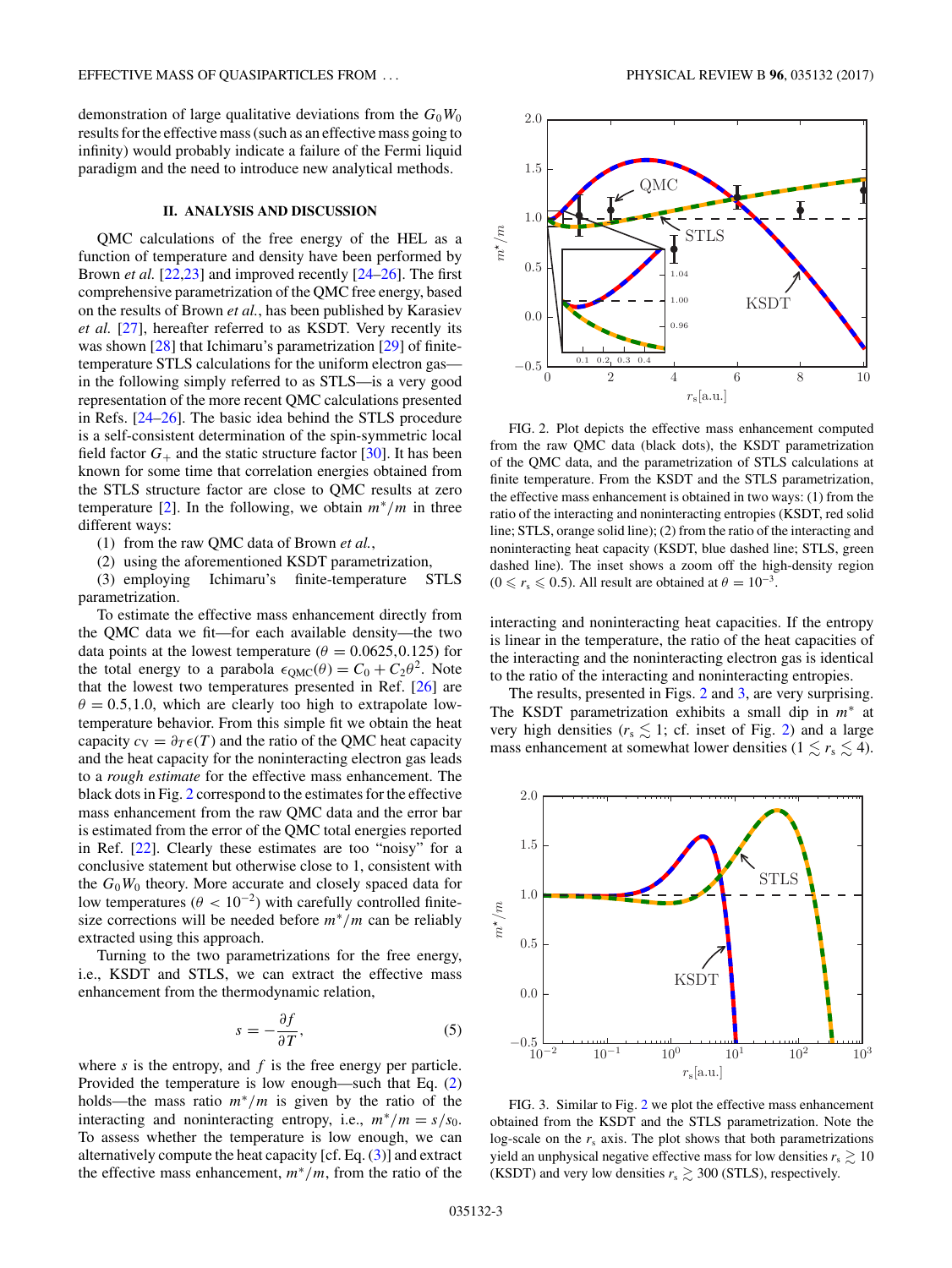<span id="page-3-0"></span>The mass enhancement is significantly larger than in previous calculations (compare with Fig. [1\)](#page-1-0). At even lower density, we observe an odd inversion of the tendency, with the effective mass rapidly dropping below 1 and even becoming negative for  $r_s \geq 9.5$ , which signals an unphysical negative entropy. Turning to the STLS parametrization, we find mass enhancements closer to the MBPT results shown in Fig. [1.](#page-1-0) The dip below one, due to exchange effects, extends to  $r_s \sim 2.5$ , which is in between the  $G_0W_0$  (RPA) and the  $G_-\&G_+$  results. The mass enhancement for metallic densities  $r_s \lesssim 10$  predicted by the STLS parametrization seems to be quite close to the "on-shell"  $G_0W_0$  (RPA) results (cf. Fig. [1\)](#page-1-0). However, for even lower densities, shown in Fig. [3,](#page-2-0) we see that also the STLS predicts a negative mass enhancement, indicating an unphysical negative entropy, for  $r_s \geq 300$ .

The odd behavior of the KSDT and STLS parametrizations at low temperature and low density has two potential sources: (1) inaccuracies in the underlying reference data, (2) the fitting form chosen to inter- and extrapolate the QMC (or STLS) data. Concerning the first point, we note that the QMC data has indeed an intrinsic systematic bias due to finite-size effects and the fixed-node approximation. The KSDT parametrization is based on finite-temperature QMC calculations using free particle nodes [\[22\]](#page-5-0) and ground-state energies [\[31\]](#page-5-0), which include additional backflow effects in the nodes. Backflow nodes significantly lower energies compared to free particle nodes [\[32\]](#page-5-0): thus, we cannot expect that the systematic bias due to the nodal approximation cancels out. Having said this, the fact remains that the estimate for *m*∗*/m* from the QMC data does not show the troubling sign reversal: thus, we believe that the fitting forms chosen for the KSDT and STLS parametrizations are responsible for producing negative entropies. In the following, we discuss the probable cause of this pathology.

Both KSDT and STLS incorporate as an essential component the parametrization of the first-order exchange approximation for the HEL at finite temperature proposed by Perrot and Dharma-wardana (PDW) [\[33\]](#page-5-0). In Fig. 4, we have plotted the mass enhancement obtained by including only the first-order exchange (computed numerically and using the PDW parametrization). It is immediately evident that the approximation fails badly, producing negative effective mass and thus an unphysical negative entropy at relatively small values of *rs*. This unphysical behavior of the first-order exchange approximation may be the culprit for unphysical negative entropy exhibited by the KSDT parametrization and also by the STLS approximation—albeit at considerably lower density. Surely, the coefficients in the fitting forms used in KSDT and STLS are optimized for the total exchange-correlation (free) energy, and one could argue that the unphysical first-order behavior is balanced by other terms in the functional form. However, it has to be kept in mind that the free coefficients are determined by QMC (or STLS) reference data on a restricted parameter region, which only pushes the odd behavior outside the parameter region covered by the data used in the fit.

It is surprising, at first, that a standard approximation such as first-order exchange would result in an unphysical behavior of the entropy. However, a little thought shows that this is necessarily so. While the self-consistent Hartree-Fock (HF) approximation always produces positive entropy,



FIG. 4. Comparison of the effective mass enhancement *m*∗*/m* compute in HF and first-order exchange. The curve labeled "1st order" corresponds to a numerical evaluation of the first-order exchange approximation, whereas the curve labeled "PDW" is obtained from the fit due to Perrot and Dharma-wardana. Similar to Figs. [2](#page-2-0) and [3,](#page-2-0) we obtained *m*∗*/m* in two ways: (1) From the ratio of the interacting and noninteracting entropies (red solid lines). (2) From the ratio of the interacting and noninteracting heat capacity (blue dashed lines). The notable differences between the two methods in the numerical first order and (barely visible) in the HF results are due to the nonanalyticity discussed in the main text. The results are obtained at a relative temperature of  $\theta = 10^{-3}$ .

the first-order exchange approximation necessarily produces negative entropy at sufficiently low density, as explained below. The difference between the two approximations is that in the HF approximation, one calculates the expectation value of the interaction energy in an ensemble of single Slater determinants whose energies are self-consistently determined by the approximation itself [\[34,35\]](#page-5-0), whereas in the firstorder exchange one calculates the expectation value of the interaction in an ensemble of Slater determinants whose energies do not include the interaction. In a uniform electron liquid, the two approximations coincide *at zero temperature*, because the ground-state, with or without interactions, is given, at the mean-field level, by a single Slater determinant of plane waves with wave vectors  $k \leq k_F$ . But the situation changes as soon as a nonvanishing temperature is considered, for different Slater determinants have different probabilities of occurring in the ensemble depending on whether the exchange energy is treated *self-consistently* (as in HF) or merely to first order. Within self-consistent HF theory, the heat capacity at low temperature is approximately given by [\[36,37\]](#page-5-0)

$$
c_{\rm V}^{\rm HF} \approx c_{\rm V}^{(0)} \bigg[ 1 - \frac{\alpha r_{\rm s}}{\pi} \log \bigg( \frac{\pi \theta}{4\alpha r_{\rm s}} \bigg) \bigg]^{-1},\tag{6}
$$

where  $c_V^{(0)} = k_B \frac{\pi^2}{2} \theta$  is the noninteracting heat capacity and the correction factor is the effective mass enhancement of the HF approximation at low temperatures. It is evident that this expression, contains all powers of  $x \propto r_s \log(\theta/r_s)$ . This is because HF is a self-consistent approximation, not a perturbative expansion in *r*s. Notice that the HF heat capacity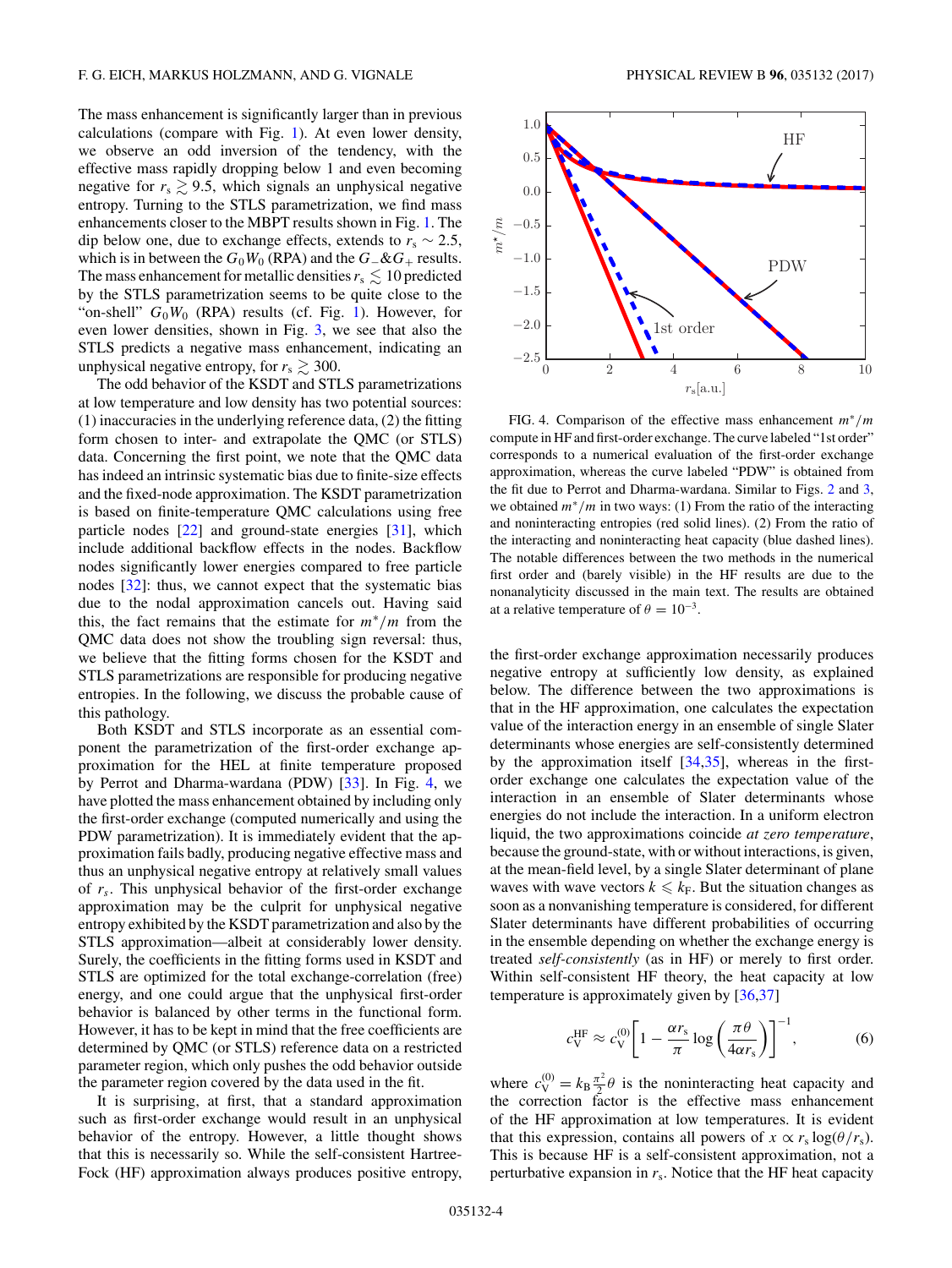<span id="page-4-0"></span>from this formula is positive for all *rs*, as can be seen in Fig. [4,](#page-3-0) and so is the entropy. This should be contrasted to the first-order exchange approximation, which for low temperatures is

$$
c_{\rm V}^{(1)} \approx c_{\rm V}^{(0)} \left[ 1 + \frac{\alpha r_{\rm s}}{\pi} \log(\theta) \right]. \tag{7}
$$

This apparently reasonable expression becomes inevitably negative for sufficiently large  $r_s$  when  $\theta$  < 1. Thus, we suggest that the negative entropy of the KSDT and STLS parametrizations arises from the inclusion of the first-order approximation to the exchange, which is necessarily unphysical at large *rs* and low *θ*. In Fig. [4,](#page-3-0) we show the numerical results for *m*∗*/m* for both the first-order exchange and the HF approximation. Note that the different values obtained for  $m^*/m$  from the entropy ratio and the heat capacity ratio is due to the logarithmic dependence on the relative temperature *θ*. In addition, we depict the PDW result, which is a parametrization of firstorder exchange. The difference between the numerical results and the PDW parametrization is due to the fact that PDW is supposed to be an accurate parametrization at moderate temperatures, i.e., for  $0.1 < \theta < 10$  [\[33\]](#page-5-0), whereas we show results at  $\theta = 10^{-3}$ . We have verified that PDW is much closer to the numerical first-order results for  $0.1 < \theta < 10$ . Furthermore, there are recent parametrizations of first-order exchange, which are closer to the numerical values [\[38\]](#page-5-0). The generic feature of the first-order results for the effective mass enhancement—independent of whether they are obtained from the PDW parametrization or numerically, and irrespective of whether the entropy or the heat capacity ratio is used—is that it is given by a straight line (as function of  $r<sub>s</sub>$ ) starting at  $m^*/m = 1$  with a negative slope [cf. Eq. (7)]. Accordingly,  $m^*/m$  is bound to become negative at low densities. We stress that the HF approximation always produces a physical  $m^*/m > 0$ , which can be clearly seen in Fig. [4.](#page-3-0) First-order exchange and HF only become similar at high densities  $(r_{\rm s} \leq 1)$ .

### **III. SUMMARY AND CONCLUSIONS**

We proposed to extract the effective mass for the quasiparticles in the HEL from QMC calculations at finite temperature using thermodynamic relations. However, we find that the currently available QMC data [\[22,26\]](#page-5-0) are too sparse in the low-temperature region for a quantitative evaluation of the effective mass. To circumvent this issue we employed a recent parametrization [\[27\]](#page-5-0), which extrapolates the QMC data to arbitrary temperature and densities, to obtain the effective mass enhancement. We observe that the parametrization yields unphysical negative mass enhancements for low densities, a problem related to the fact that the current parametrization produces negative entropies, which has been pointed out earlier [\[39\]](#page-5-0). Using a different parametrization of the free energy for the HEL—based on STLS calculations at finite temperature—we find much improved results for metallic densities. However, also the STLS parametrization exhibits unphysical, negative entropies at low densities. We trace back this oddity to the fact that both parametrizations incorporate first-order exchange as high-density limit, which unfortunately spoils the low-density behavior. We argue that replacing first-order exchange by fully self-consistent HF will be the cure for this pathological behavior, while still preserving the correct high density limit [\[40\]](#page-5-0).

We hope that our analysis stimulates further QMC calculations for the HEL at low but finite temperatures, for it holds the potential of quantifying the density region in which Landau's theory for the Fermi liquid remains valid. In closing, we point out that an accurate parametrization of the free energy of the HEL does not only provide the local density approximation for finite-temperature DFT but is also a crucial input for the adiabatic local density approximation within nonequilibrium thermal DFT, a generalization of timedependent DFT, which allows for the *ab initio* calculation of thermoelectric transport properties [\[41,42\]](#page-5-0). We emphasize that in the context of nonequilibrium thermal DFT, a physically sensible low-temperature behavior of the entropy is of utmost importance. This is in contrast to finite-temperature DFT, nowadays sometimes also referred to as equilibrium thermal DFT, which focuses on the warm-dense matter regime, i.e., a regime where an unphysical low-temperature behavior might be less problematic.

#### **ACKNOWLEDGMENTS**

F.G.E. and G.V. acknowledge useful discussions with S. Trickey and V. Karasiev. F.G.E. has received funding from the European Union's Framework Programme for Research and Innovation Horizon 2020 (2014–2020) under the Marie Skłodowska-Curie Grant Agreement No. 701796. G.V. acknowledges support from DOE Grant No. DE-FG02- 05ER46203.

- [1] D. Pines, *The Many-body Problem: A Lecture Note and Reprint Volume*, Frontiers in Physics (W.A. Benjamin, San Francisco, CA, 1961).
- [2] G. F. Giuliani and G. Vignale, *Quantum Theory of the Electron Liquid* (Cambridge University Press, Cambridge, 2005).
- [3] G. E. Simion and G. F. Giuliani, [Phys. Rev. B](https://doi.org/10.1103/PhysRevB.77.035131) **[77](https://doi.org/10.1103/PhysRevB.77.035131)**, [035131](https://doi.org/10.1103/PhysRevB.77.035131) [\(2008\)](https://doi.org/10.1103/PhysRevB.77.035131).
- [4] L. Hedin and S. Lundqvist, [Solid State Phys.](https://doi.org/10.1016/S0081-1947(08)60615-3) **[23](https://doi.org/10.1016/S0081-1947(08)60615-3)**, [1](https://doi.org/10.1016/S0081-1947(08)60615-3) [\(1970\)](https://doi.org/10.1016/S0081-1947(08)60615-3).
- [5] X.-Z. Yan, [Phys. Rev. E](https://doi.org/10.1103/PhysRevE.84.016706) **[84](https://doi.org/10.1103/PhysRevE.84.016706)**, [016706](https://doi.org/10.1103/PhysRevE.84.016706) [\(2011\)](https://doi.org/10.1103/PhysRevE.84.016706).
- [6] K. Van Houcke, I. S. Tupitsyn, A. S. Mishchenko, and N. V. Prokof'ev, [Phys. Rev. B](https://doi.org/10.1103/PhysRevB.95.195131) **[95](https://doi.org/10.1103/PhysRevB.95.195131)**, [195131](https://doi.org/10.1103/PhysRevB.95.195131) [\(2017\)](https://doi.org/10.1103/PhysRevB.95.195131).
- [7] Y. Kwon, D. M. Ceperley, and R. M. Martin, [Phys. Rev. B](https://doi.org/10.1103/PhysRevB.50.1684) **[50](https://doi.org/10.1103/PhysRevB.50.1684)**, [1684](https://doi.org/10.1103/PhysRevB.50.1684) [\(1994\)](https://doi.org/10.1103/PhysRevB.50.1684).
- [8] Y. Kwon, D. M. Ceperley, and R. M. Martin, [Phys. Rev. B](https://doi.org/10.1103/PhysRevB.53.7376) **[53](https://doi.org/10.1103/PhysRevB.53.7376)**, [7376](https://doi.org/10.1103/PhysRevB.53.7376) [\(1996\)](https://doi.org/10.1103/PhysRevB.53.7376).
- [9] D. M. Ceperley and B. J. Alder, [Phys. Rev. Lett.](https://doi.org/10.1103/PhysRevLett.45.566) **[45](https://doi.org/10.1103/PhysRevLett.45.566)**, [566](https://doi.org/10.1103/PhysRevLett.45.566) [\(1980\)](https://doi.org/10.1103/PhysRevLett.45.566).
- [10] M. Holzmann, B. Bernu, V. Olevano, R. M. Martin, and D. M. Ceperley, [Phys. Rev. B](https://doi.org/10.1103/PhysRevB.79.041308) **[79](https://doi.org/10.1103/PhysRevB.79.041308)**, [041308](https://doi.org/10.1103/PhysRevB.79.041308) [\(2009\)](https://doi.org/10.1103/PhysRevB.79.041308).
- [11] [M. Holzmann, B. Bernu, and D. M. Ceperley,](https://doi.org/10.1088/1742-6596/321/1/012020) J. Phys.: Conf. Ser. **[321](https://doi.org/10.1088/1742-6596/321/1/012020)**, [012020](https://doi.org/10.1088/1742-6596/321/1/012020) [\(2011\)](https://doi.org/10.1088/1742-6596/321/1/012020).